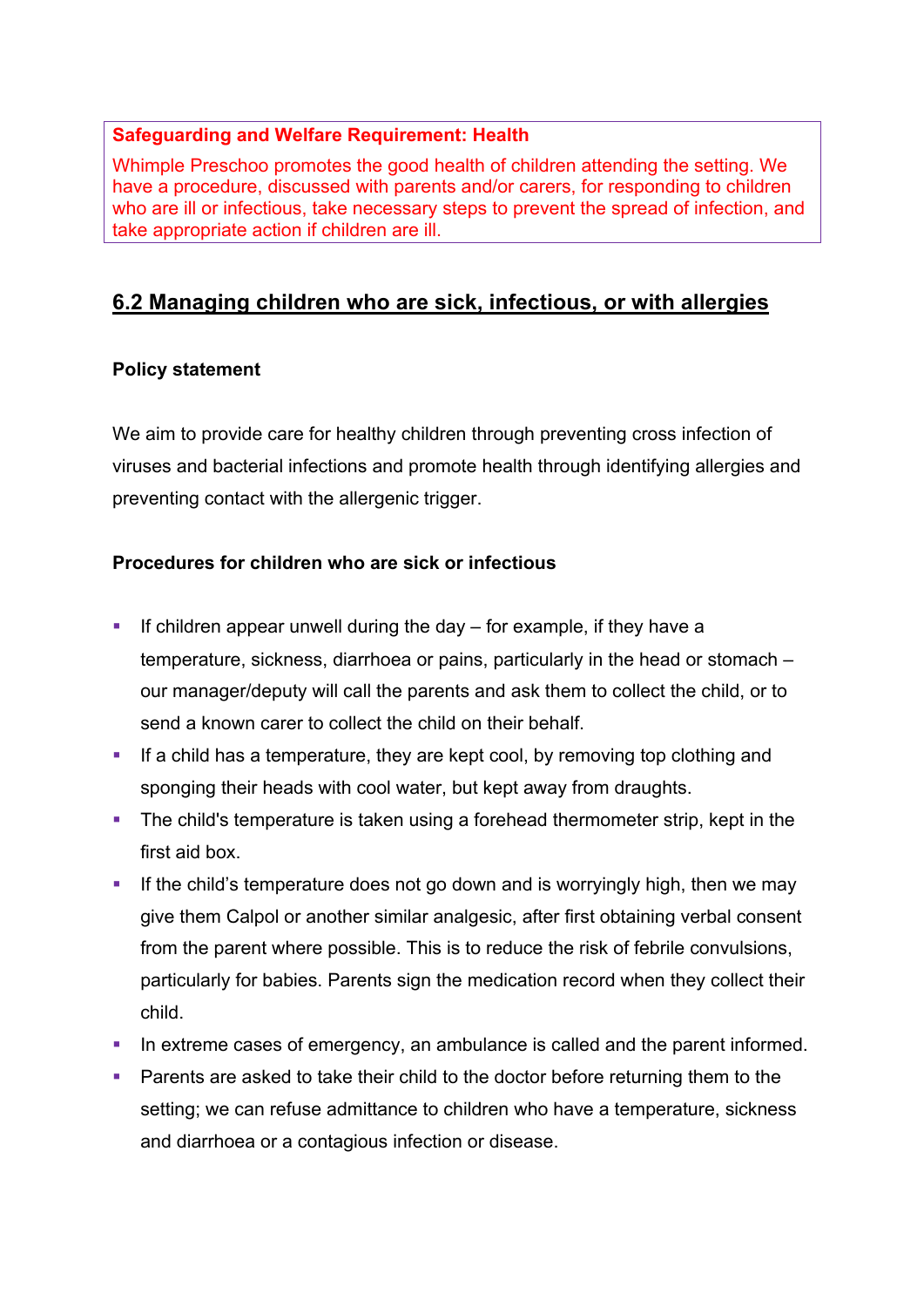- § Where children have been prescribed antibiotics for an infectious illness or complaint, we ask parents to keep them at home for 48 hours before returning to the setting.
- **After diarrhoea, we ask parents keep children home for 48 hours following the** last episode.
- Some activities, such as sand and water play, and self-serve snacks where there is a risk of cross-contamination may be suspended for the duration of any outbreak.
- § We have a list of excludable diseases and current exclusion times. The full list is obtainable from www.hpa.org.uk/webc/HPAwebFile/HPAweb\_C/1194947358374 and includes common childhood illnesses such as measles.

## *Reporting of 'notifiable diseases'*

- If a child or adult is diagnosed as suffering from a notifiable disease under the Health Protection (Notification) Regulations 2010, the GP will report this to the Health Protection Agency.
- § When we become aware, or are formally informed of the notifiable disease, our manger informs Ofsted and the local Health Protection Agency, and act[s] on any advice given.

## *HIV/AIDS/Hepatitis procedure*

HIV virus, like other viruses such as Hepatitis A, B and C, are spread through body fluids. Hygiene precautions for dealing with body fluids are the same for all children and adults. We will:

- Wear single-use vinyl gloves and aprons when changing children's nappies, pants and clothing that are soiled with blood, urine, faeces or vomit.
- Use protective rubber gloves for cleaning/sluicing clothing after changing.
- Rinse soiled clothing and either bag it for parents to collect or launder it in the setting.
- Clear spills of blood, urine, faeces or vomit using mild disinfectant solution and mops; any cloths used are disposed of with the clinical waste.
- Clean any tables and other furniture, furnishings or toys affected by blood, urine, faeces or vomit using a disinfectant.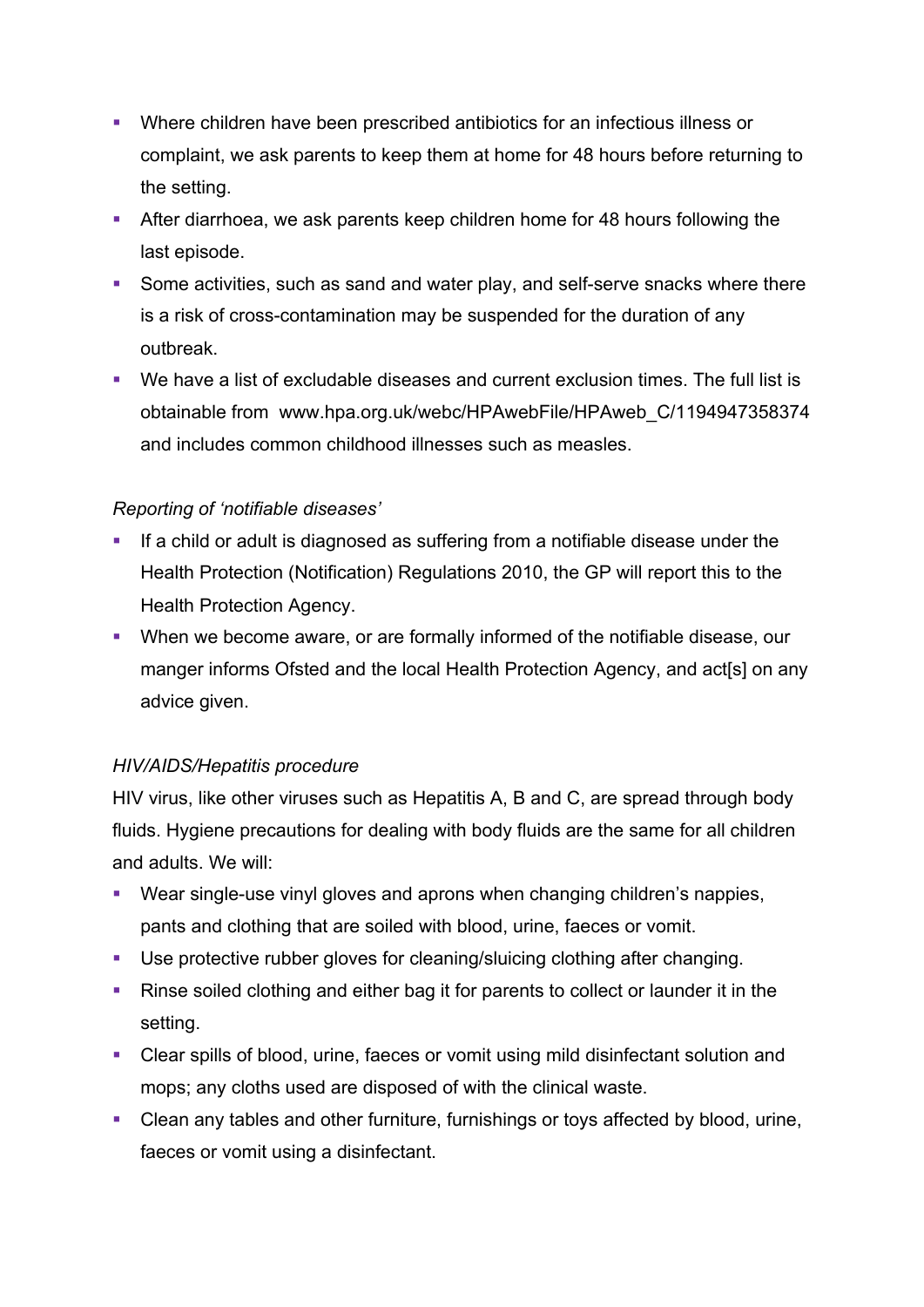#### *Nits and head lice*

- Nits and head lice are not an excludable condition; although in exceptional cases we may ask a parent to keep the child away until the infestation has cleared.
- On identifying cases of head lice, we inform all parents and ask them to treat their child and all the family if they are found to have head lice.

## *Procedures for children with allergies*

- When children start at the setting we ask their parents if their child suffers from any known allergies. This is recorded on the Registration Form.
- **•** If a child has an allergy, we complete a risk assessment form to detail the following:
	- **-** The allergen (i.e. the substance, material or living creature the child is allergic to such as nuts, eggs, bee stings, cats etc).
	- **-** The nature of the allergic reactions (e.g. anaphylactic shock reaction, including rash, reddening of skin, swelling, breathing problems etc).
	- **-** What to do in case of allergic reactions, any medication used and how it is to be used (e.g. Epipen).
	- **-** Control measures such as how the child can be prevented from contact with the allergen.
	- **-** Review measures.
- This risk assessment form is kept in the child's personal file and a copy is displayed where our staff can see it.
- § Generally, no nuts or nut products are used within the setting.
- Parents are made aware so that no nut or nut products are accidentally brought in, for example to a party.

## *Insurance requirements for children with allergies and disabilities*

- **If necessary, our insurance will include children with any disability or allergy, but** certain procedures must be strictly adhered to as set out below. For children suffering life threatening conditions, or requiring invasive treatments; written confirmation from our insurance provider must be obtained to extend the insurance.
- At all times we will ensure that the administration of medication is compliant with the Safeguarding and Welfare Requirements of the Early Years Foundation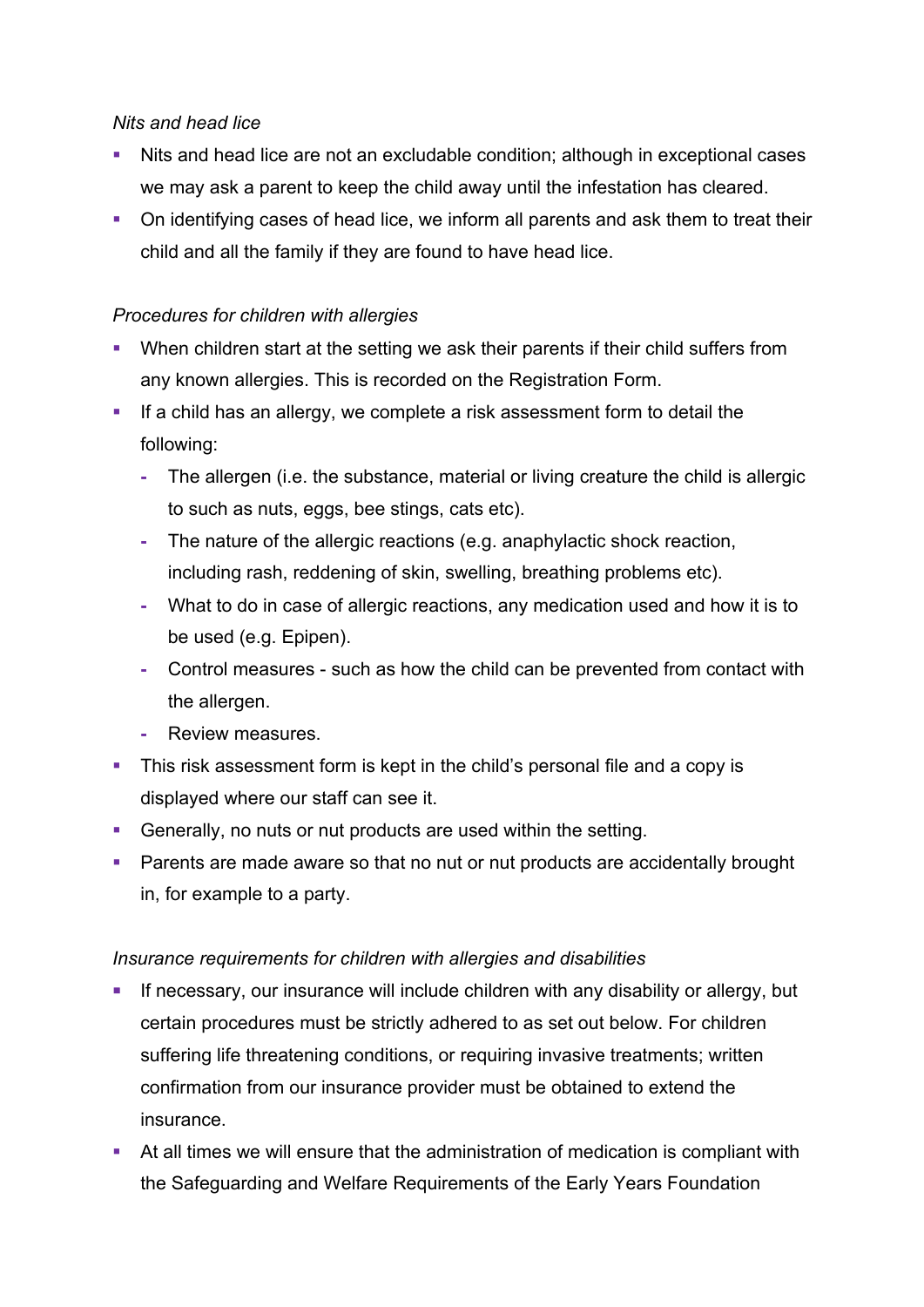Stage.

- Oral medication:
	- **-** Asthma inhalers are now regarded as 'oral medication' by insurers and so documents do not need to be forwarded to our insurance provider. Oral medications must be prescribed by a GP or have manufacturer's instructions clearly written on them.
	- **-** We must be provided with clear written instructions on how to administer such medication.
	- **-** We adhere to all risk assessment procedures for the correct storage and administration of the medication.
	- **-** We must have the parents or guardians prior written consent. This consent must be kept on file. It is not necessary to forward copy documents to our insurance provider.
- Life-saving medication and invasive treatments:

These include adrenaline injections (Epipens) for anaphylactic shock reactions (caused by allergies to nuts, eggs etc) or invasive treatments such as rectal administration of Diazepam (for epilepsy).

- **-** We must have:
	- a letter from the child's GP/consultant stating the child's condition and what medication if any is to be administered;
	- written consent from the parent or guardian allowing our staff to administer medication; and
	- proof of training in the administration of such medication by the child's GP, a district nurse, children's nurse specialist or a community paediatric nurse.
- **-** Copies of all three documents relating to these children must first be sent to the Pre-school Learning Alliance Insurance Department for appraisal. Written confirmation that the insurance has been extended will be issued by return.
- Key person for special needs children requiring assistance with tubes to help them with everyday living e.g. breathing apparatus, to take nourishment, colostomy bags etc.:
	- **-** Prior written consent must be obtained from the child's parent or guardian to give treatment and/or medication prescribed by the child's GP.